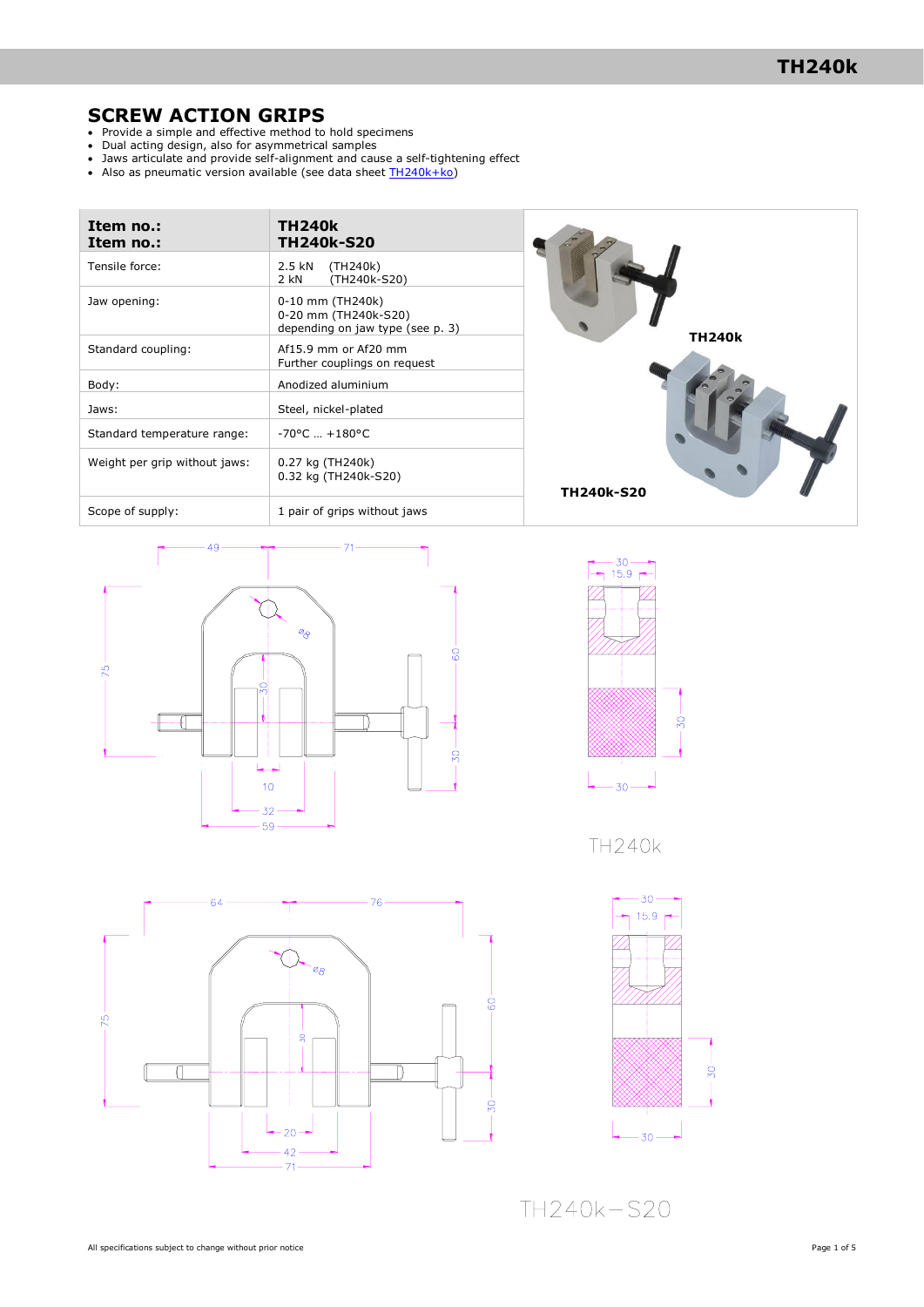# **TH240k**

| Item no.:<br>Item no.:        | <b>TH240k-S30</b><br><b>TH240k-S50</b>                                           |                   |
|-------------------------------|----------------------------------------------------------------------------------|-------------------|
| Tensile force:                | $1$ kN                                                                           |                   |
| Jaw opening:                  | 0-30 mm (TH240k-S30)<br>0-52 mm (TH240k-S50)<br>depending on jaw type (see p. 3) | TH240k-S30        |
| Standard coupling:            | Af15.9 mm or Af20 mm<br>Further couplings on request                             |                   |
| Body:                         | Anodized aluminium                                                               |                   |
| Jaws:                         | Steel, nickel-plated                                                             |                   |
| Standard temperature range:   | $-70^{\circ}$ C $+180^{\circ}$ C                                                 |                   |
| Weight per grip without jaws: | 0.33 kg (TH240k-S30)<br>0.49 kg (TH240k-S50)                                     |                   |
| Scope of supply:              | 1 pair of grips without jaws                                                     | <b>TH240k-S50</b> |





TH240k-S30



TH240k-S50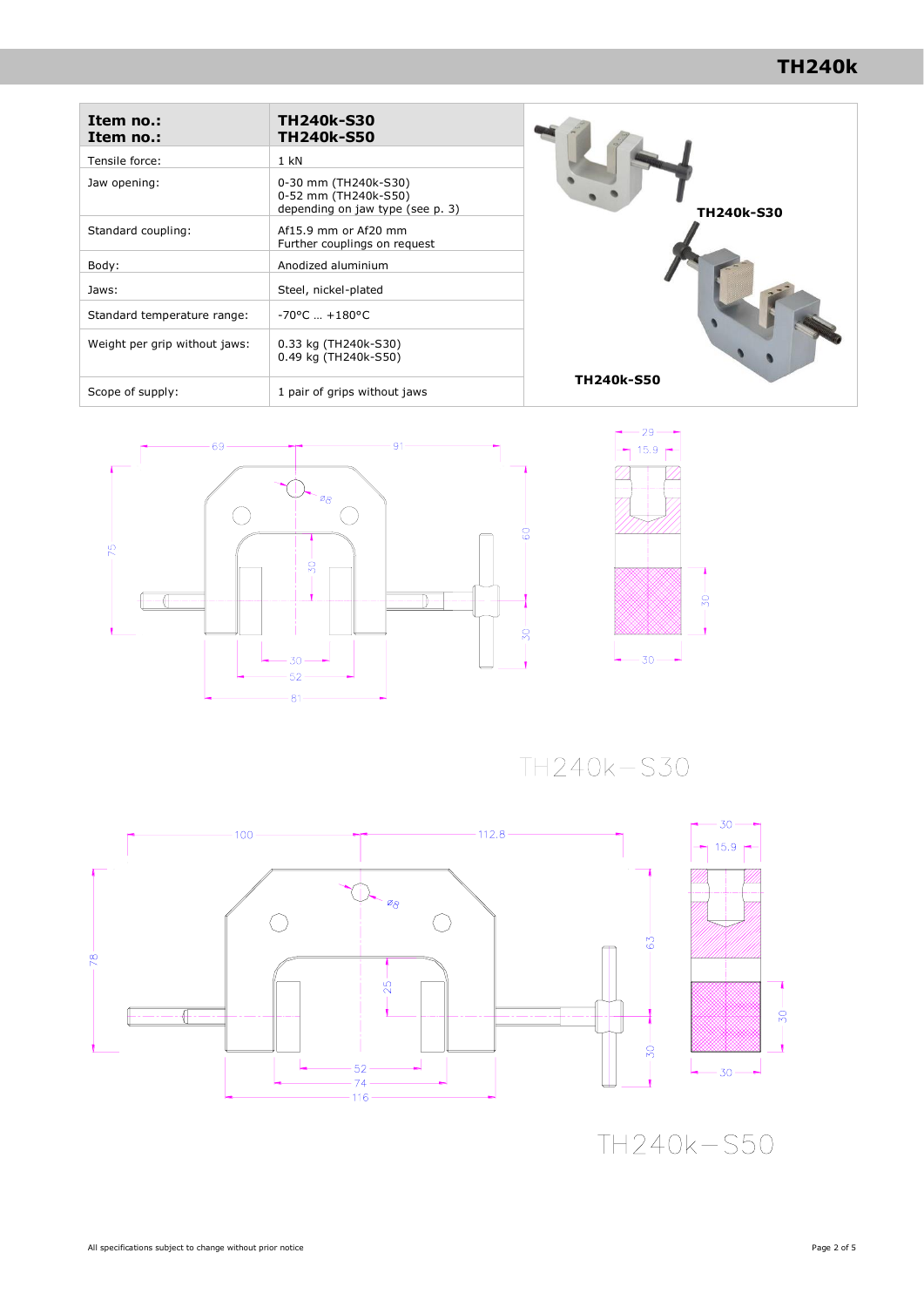## **Jaws for TH240k Series**

Scope of delivery  $1$  set = 4 jaws

| Item no.            | Surface                          | Clamping surface      | Opening       | Opening for   | Opening for  | Opening for   | Weight    |
|---------------------|----------------------------------|-----------------------|---------------|---------------|--------------|---------------|-----------|
|                     |                                  | H x W                 | for TH240k    | TH240k-S20    | TH240k-S30   | TH240k-S50    | per pair  |
|                     |                                  |                       |               |               |              |               |           |
| TH240k-B25x25       | Blank jaws                       | $25 \times 25$ mm     | $0 - 10$ mm   | $0 - 20$ mm   | $0 - 30$ mm  | $0 - 52$ mm   | $0.09$ kg |
| TH240k-             | Rubber jaws                      | 25 x 25 mm            | $0 - 8$ mm    | $0 - 18$ mm   | $0 - 28$ mm  | $0 - 50$ mm   | $0.12$ kg |
| <b>BG25x25</b>      |                                  |                       |               |               |              |               |           |
| TH240k-<br>BP25x25  | Pyramid jaws                     | 25 x 25 mm            | $0 - 10$ mm   | $0 - 20$ mm   | $0 - 30$ mm  | $0 - 52$ mm   | $0.08$ kg |
|                     |                                  |                       |               |               |              |               |           |
| TH240k-             | Blank jaws                       | 25.4 x 25.4 mm        | $0 - 10$ mm   | $0 - 20$ mm   | $0 - 30$ mm  | $0 - 52$ mm   | $0.09$ kg |
| B25.4x25.4          |                                  |                       |               |               |              |               |           |
| TH240k-             | Pyramid jaws                     | 25.4 x 25.4 mm        | $0 - 10$ mm   | $0 - 20$ mm   | $0 - 30$ mm  | $0 - 52$ mm   | $0.08$ kg |
| BP25.4x25.4         |                                  |                       |               |               |              |               |           |
|                     |                                  |                       |               |               |              |               |           |
| TH240k-             | Rubber jaws                      | 25 x 75 mm            | $0 - 8$ mm    | $0 - 18$ mm   | $0 - 28$ mm  | $0 - 50$ mm   | $0.29$ kg |
| <b>BG25x75</b>      |                                  |                       |               |               |              |               |           |
| <b>TH240k-B</b>     | Blank jaws                       | 30 x 30 mm            | $0 - 10$ mm   | $0 - 20$ mm   | $0 - 30$ mm  | $0 - 52$ mm   | $0.13$ kg |
| <b>TH240k-BG</b>    | Rubber jaws                      | 30 x 30 mm            | $0 - 8$ mm    | $0 - 18$ mm   | $0 - 28$ mm  | $0 - 50$ mm   | $0.13$ kg |
| <b>TH240k-BP</b>    | Pyramid jaws                     | 30 x 30 mm            | $0 - 10$ mm   | $0 - 20$ mm   | $0 - 30$ mm  | $0 - 52$ mm   | $0.12$ kg |
| TH240k-BV2          | V jaws                           | 30 x 30 mm            | $Ø 2 - 10$ mm | Ø 2-20 mm     | Ø 2-30 mm    | $Ø 2 - 52$ mm | $0.12$ kg |
| TH240k-BV3          | V jaws                           | 30 x 30 mm            | $Ø3 - 10$ mm  | $Ø$ 3 - 20 mm | $Ø3 - 30$ mm | $Ø3 - 52$ mm  | $0.13$ kg |
| <b>TH240k-BW</b>    | Wave jaws                        | 30 x 30 mm            | $0 - 10$ mm   | $0 - 20$ mm   | $0 - 30$ mm  | $0 - 52$ mm   | $0.12$ kg |
| <b>TH240k-BD</b>    | Diamond jaws                     | 30 x 30 mm            | $0 - 10$ mm   | $0 - 20$ mm   | $0 - 30$ mm  | $0 - 52$ mm   | $0.13$ kg |
| TH240k-BLC*         | Line-contact jaws                | 30 x 30 mm            | $0 - 6$ mm    | $0 - 16$ mm   | $0 - 26$ mm  | $0 - 48$ mm   | $0.13$ kg |
|                     |                                  |                       |               |               |              |               |           |
| TH240k-B50          | Blank jaws                       | 30 x 50 mm            | $0 - 10$ mm   | $0 - 20$ mm   | $0 - 30$ mm  | $0 - 52$ mm   | $0.22$ kg |
| TH240k-BG50         | Rubber jaws                      | 30 x 50 mm            | $0 - 8$ mm    | $0 - 18$ mm   | $0 - 28$ mm  | $0 - 50$ mm   | $0.23$ kg |
| TH240k-BP50         | Pyramid jaws                     | 30 x 50 mm            | $0 - 10$ mm   | $0 - 20$ mm   | $0 - 30$ mm  | $0 - 52$ mm   | $0.21$ kg |
| TH240k-BW50         | Wave jaws                        | 30 x 50 mm            | $0 - 10$ mm   | $0 - 20$ mm   | $0 - 30$ mm  | $0 - 52$ mm   | $0.20$ kg |
| TH240k-BD50         | Diamond jaws                     | 30 x 50 mm            | $0 - 10$ mm   | $0 - 20$ mm   | $0 - 30$ mm  | $0 - 52$ mm   | $0.22$ kg |
|                     |                                  |                       |               |               |              |               |           |
| TH240k-B80          | Blank jaws                       | $30 \times 80$ mm     | $0 - 10$ mm   | $0 - 20$ mm   | $0 - 30$ mm  | $0 - 52$ mm   | $0.36$ kg |
| TH240k-BG80         | Rubber jaws                      | 30 x 80 mm            | $0 - 8$ mm    | $0 - 18$ mm   | $0 - 28$ mm  | $0 - 50$ mm   | $0.37$ kg |
| TH240k-BP80         | Pyramid jaws                     | 30 x 80 mm            | $0 - 10$ mm   | $0 - 20$ mm   | $0 - 30$ mm  | $0 - 52$ mm   | $0.35$ kg |
| TH240k-BW80         | Wave jaws                        | 30 x 80 mm            | $0 - 10$ mm   | $0 - 20$ mm   | $0 - 30$ mm  | $0 - 52$ mm   | $0.32$ kg |
| TH240k-BD80         | Diamond jaws                     | 30 x 80 mm            | $0 - 10$ mm   | $0 - 20$ mm   | $0 - 30$ mm  | $0 - 52$ mm   | $0.36$ kg |
|                     |                                  |                       |               |               |              |               |           |
| TH240k-B100         | Blank jaws                       | 30 x 100 mm           | $0 - 10$ mm   | $0 - 20$ mm   | $0 - 30$ mm  | $0 - 52$ mm   | $0.45$ kg |
| TH240k-BG100        | Rubber jaws                      | 30 x 100 mm           | $0 - 8$ mm    | $0 - 18$ mm   | $0 - 28$ mm  | $0 - 50$ mm   | $0.46$ kg |
| TH240k-BP100        | Pyramid jaws                     | 30 x 100 mm           | $0 - 10$ mm   | $0 - 20$ mm   | $0 - 30$ mm  | $0 - 52$ mm   | $0.45$ kg |
| TH240k-BP100-<br>A4 | Pyramid jaws,<br>stainless steel | 30 x 100 mm           | $0 - 10$ mm   | $0 - 20$ mm   | $0 - 30$ mm  | $0 - 52$ mm   | $0.45$ kg |
| TH240k-BW100        | Wave jaws                        | 30 x 100 mm           | $0 - 10$ mm   | $0 - 20$ mm   | $0 - 30$ mm  | $0 - 52$ mm   | $0.51$ kg |
| TH240k-BD100        | Diamond jaws                     | 30 x 100 mm           | $0 - 10$ mm   | $0 - 20$ mm   | $0 - 30$ mm  | $0 - 50$ mm   | $0.45$ kg |
|                     |                                  |                       |               |               |              |               |           |
| TH240k-B50          | Blank jaws                       | 50 x 50 mm            | $0 - 10$ mm   | $0 - 20$ mm   | $0 - 30$ mm  | $0 - 52$ mm   | $0.23$ kg |
| TH240k-             | Blank jaws                       | $50.8 \times 50.8$ mm | $0 - 10$ mm   | $0 - 20$ mm   | $0 - 30$ mm  | $0 - 52$ mm   | $0.24$ kg |
| B50.8x50.8          |                                  |                       |               |               |              |               |           |

\*Scope of delivery TH240k-BLC: 1 set = 2 x TH240k-BG + 2 x TH240k-BLC jaws



**Blank jaws**  - Applicable for own further treatments

- Steel-blanks without coating Nickel-plated
- 
- **Rubber jaws** 1 mm rubber coating (NBR) Nickel-plated 30°C..+70°C

## **V jaws TH240k-BV2**  - For all kinds of round

- 
- samples Tooth pitch 0.8 mm
- Hardened steel 58HRC - Nickel-plated
- 

**Pyramid jaws** - Pyramids 1.2x45° - Hardened steel 58 HRC - Nickel-plated

**Diamond jaws**<br>
- Clamping surface coated<br>
with synthetic diamonds<br>
D91 (170/200 mesh) - Nickel-plated

# **V jaws TH240k-BV3** - For all kinds of round

- 
- samples Tooth pitch 1 mm
- Hardened steel 58HRC Nickel-plated
- 

- **Wave jaws** For flexible materials Wave 5 mm
- Hardened steel 58HRC Nickel-plated
- **Line-contact jaws**
- Radius 3 Nickel-plated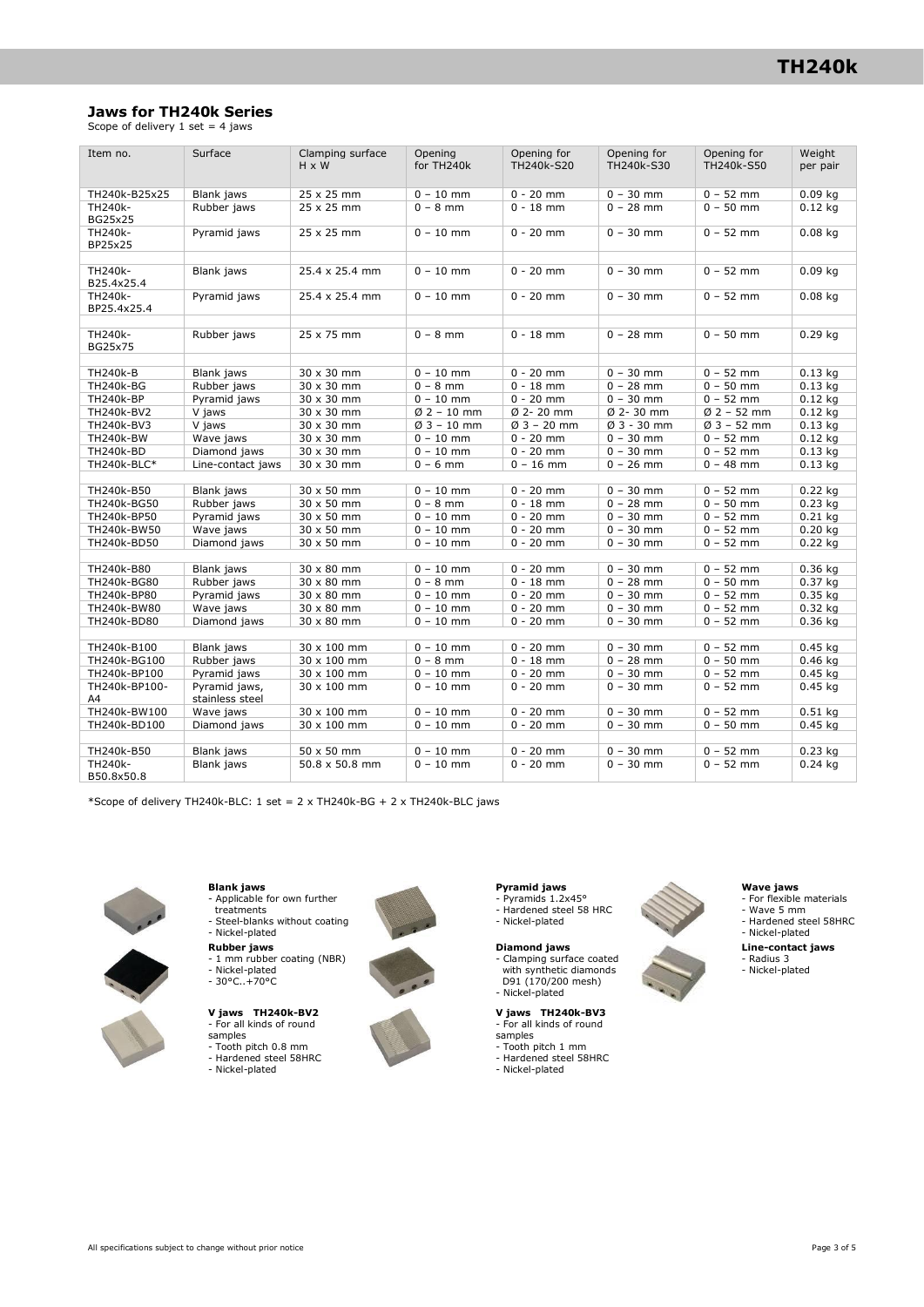### **Insert jaws for TH240k**

Scope of delivery 1 set = 4 jaws For a quick change of jaws, insert jaws require carriers.

## Carriers

| Item no.    |                                             | Weight per pair |
|-------------|---------------------------------------------|-----------------|
| TH240k-GT30 | Carrier for insert jaws 30x30 mm, 30x50 mm  | 0.09 ka         |
| TH240k-GT50 | Carrier for insert jaws 30x50 mm, 30x100 mm | 0.18 ka         |
| Insert jaws |                                             |                 |



| Item no.      | Surface             | Clamping<br>surface $H \times W$ | Opening<br>for TH240k    | Opening for<br>TH240k-S20 | Opening for<br>TH240k-S30 | Opening for<br>TH240k-S50 | Weight<br>per pair |
|---------------|---------------------|----------------------------------|--------------------------|---------------------------|---------------------------|---------------------------|--------------------|
| TH240k-EB     | Blank insert jaws   | $30 \times 30$ mm                | $0 - 8$ mm               | $0 - 18$ mm               | $0 - 28$ mm               | $0 - 50$ mm               | $0.05$ kg          |
| TH240k-EBG    | Rubber insert jaws  | 30 x 30 mm                       | $0 - 6$ mm               | $0 - 16$ mm               | $0 - 26$ mm               | $0 - 48$ mm               | $0.06$ kg          |
| TH240k-EBP    | Pyramid insert jaws | $30 \times 30$ mm                | $0 - 8$ mm               | $0 - 18$ mm               | $0 - 28$ mm               | $0 - 50$ mm               | $0.05$ kg          |
| TH240k-EBW    | Wave insert jaws    | 30 x 30 mm                       | $0 - 8$ mm               | $0 - 18$ mm               | $0 - 28$ mm               | $0 - 50$ mm               | $0.05$ kg          |
| TH240k-EBD    | Diamond insert jaws | 30 x 30 mm                       | $0 - 8$ mm               | $0 - 18$ mm               | $0 - 28$ mm               | $0 - 50$ mm               | $0.06$ kg          |
|               |                     |                                  |                          |                           |                           |                           |                    |
| TH240k-EB50   | Blank insert jaws   | $30 \times 50$ mm                | $0 - 4$ mm               | $0 - 14$ mm               | $0 - 24$ mm               | $0 - 46$ mm               | $0.14$ kg          |
| TH240k-EBG50  | Rubber insert jaws  | 30 x 50 mm                       | $0 - 2$ mm               | $0 - 12$ mm               | $0 - 22$ mm               | $0 - 44$ mm               | $0.14$ ka          |
| TH240k-EBP50  | Pyramid insert jaws | 30 x 50 mm                       | $0 - 4$ mm               | $0 - 14$ mm               | $0 - 24$ mm               | $0 - 46$ mm               | $0.13$ ka          |
| TH240k-EBV3   | V insert jaws       | 30 x 50 mm                       | $03 - 4$ mm              | $03 - 14$ mm              | $03 - 24$ mm              | $\varnothing$ 3 – 46 mm   | $0.13$ kg          |
| TH240k-EBW50  | Wave insert jaws    | $30 \times 50$ mm                | $0 - 4$ mm               | $0 - 14$ mm               | $0 - 24$ mm               | $0 - 46$ mm               | $0.12$ kg          |
| TH240k-EBD50  | Diamond insert jaws | 30 x 50 mm                       | $0 - 4$ mm               | $0 - 14$ mm               | $0 - 24$ mm               | $0 - 46$ mm               | $0.14$ kg          |
|               |                     |                                  |                          |                           |                           |                           |                    |
| TH240k-EB100  | Blank insert jaws   | 30 x 100 mm                      | $\overline{\phantom{a}}$ | $0 - 6$ mm                | $0 - 16$ mm               | $0 - 38$ mm               | $0.37$ kg          |
| TH240k-EBG100 | Rubber insert jaws  | $30 \times 100$ mm               | $\overline{\phantom{a}}$ | $0 - 4$ mm                | $0 - 14$ mm               | $0 - 36$ mm               | $0.38$ kg          |
| TH240k-EBP100 | Pyramid insert jaws | 30 x 100 mm                      | $\overline{\phantom{a}}$ | $0 - 6$ mm                | $0 - 16$ mm               | $0 - 38$ mm               | $0.34$ ka          |
| TH240k-EBW100 | Wave insert jaws    | 30 x 100 mm                      | $\overline{\phantom{a}}$ | $0 - 6$ mm                | $0 - 16$ mm               | $0 - 38$ mm               | $0.34$ kg          |
| TH240k-EBD100 | Diamond insert jaws | $30 \times 100$ mm               | $\overline{\phantom{a}}$ | $0 - 6$ mm                | $0 - 16$ mm               | $0 - 38$ mm               | 0.37 kg            |

Jaws with other dimensions and surface coatings on request